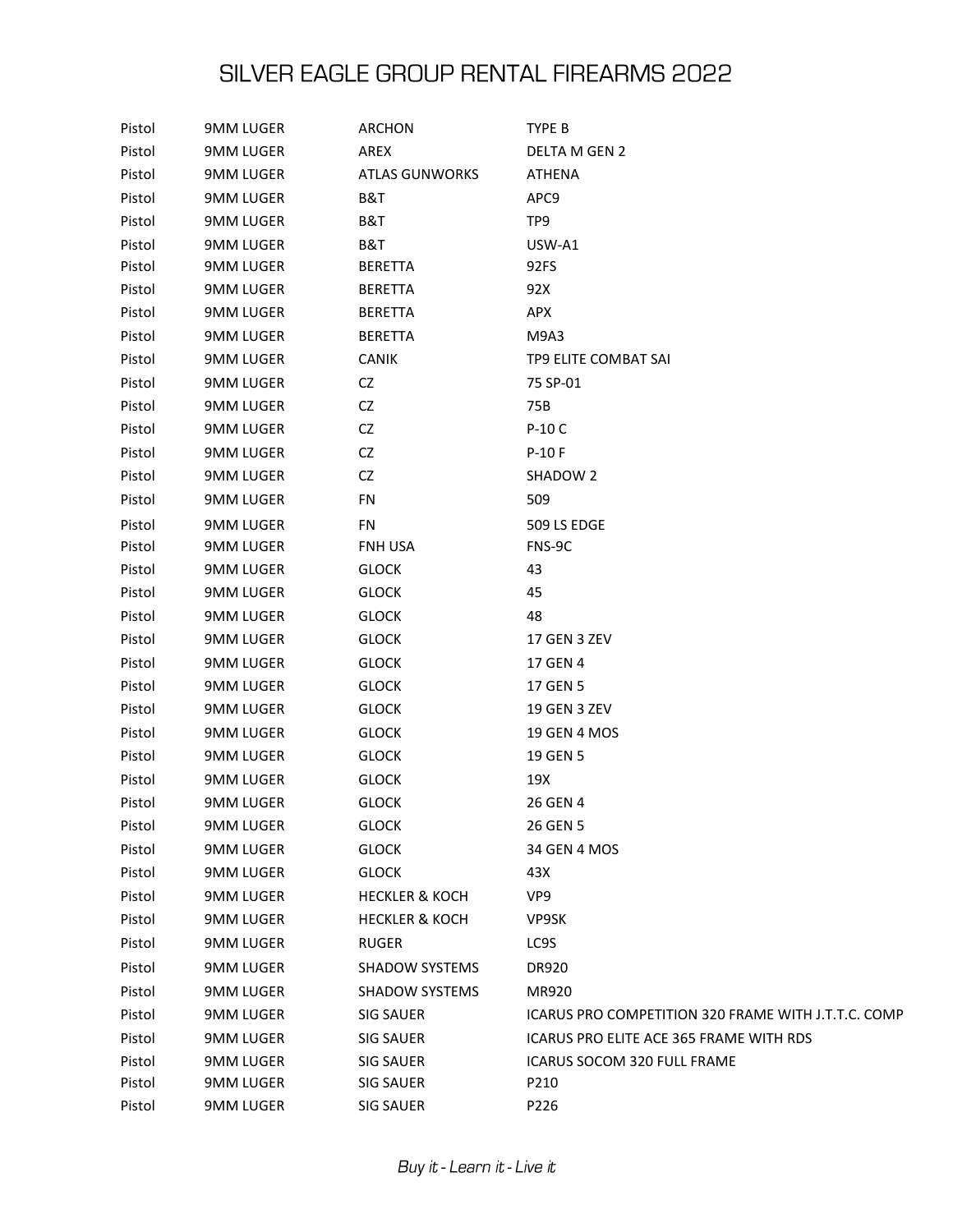| Pistol | <b>9MM LUGER</b> | SIG SAUER                 | P229                                 |
|--------|------------------|---------------------------|--------------------------------------|
| Pistol | 9MM LUGER        | <b>SIG SAUER</b>          | P229 LEGION                          |
| Pistol | <b>9MM LUGER</b> | <b>SIG SAUER</b>          | P320 AXG SCORPION                    |
| Pistol | <b>9MM LUGER</b> | SIG SAUER                 | P320 COMPACT MEDIUM                  |
| Pistol | <b>9MM LUGER</b> | SIG SAUER                 | P320 M17                             |
| Pistol | <b>9MM LUGER</b> | SIG SAUER                 | P320 X CARRY                         |
| Pistol | <b>9MM LUGER</b> | SIG SAUER                 | P320 X COMPACT                       |
| Pistol | <b>9MM LUGER</b> | <b>SIG SAUER</b>          | P320 X FIVE                          |
| Pistol | 9MM LUGER        | SIG SAUER                 | P365                                 |
| Pistol | <b>9MM LUGER</b> | SIG SAUER                 | <b>P365 SAS</b>                      |
| Pistol | <b>9MM LUGER</b> | <b>SIG SAUER</b>          | P365 X                               |
| Pistol | 9MM LUGER        | SIG SAUER                 | <b>P365 XL</b>                       |
| Pistol | 9MM LUGER        | SIG SAUER                 | P938                                 |
| Pistol | <b>9MM LUGER</b> | <b>SMITH &amp; WESSON</b> | M&P 9 SHIELD EZ                      |
| Pistol | 9MM LUGER        | <b>SMITH &amp; WESSON</b> | M&P 9 SHIELD M2.0                    |
| Pistol | <b>9MM LUGER</b> | <b>SMITH &amp; WESSON</b> | M&P 9 SHIELD M2.0 PERFORMANCE CENTER |
| Pistol | 9MM LUGER        | SMITH & WESSON            | M&P 9 SHIELD PERFORMANCE CENTER      |
| Pistol | <b>9MM LUGER</b> | <b>SMITH &amp; WESSON</b> | M&P 9 SHIELD PLUS                    |
| Pistol | <b>9MM LUGER</b> | SMITH & WESSON            | M&P 9C                               |
| Pistol | <b>9MM LUGER</b> | <b>SMITH &amp; WESSON</b> | M&P 9L PERFORMANCE CENTER            |
| Pistol | 9MM LUGER        | SMITH & WESSON            | M&P 9 M2.0                           |
| Pistol | <b>9MM LUGER</b> | <b>SOL INVICTUS ARMS</b>  | TAC <sub>9</sub>                     |
| Pistol | <b>9MM LUGER</b> | SPRINGFIELD               | <b>HELLCAT HEX RDS</b>               |
| Pistol | 9MM LUGER        | SPRINGFIELD               | 911                                  |
| Pistol | 9MM LUGER        | SPRINGFIELD               | <b>HELLCAT</b>                       |
| Pistol | 9MM LUGER        | SPRINGFIELD               | XD-9 SUBCOMPACT MOD.2                |
| Pistol | <b>9MM LUGER</b> | SPRINGFIELD               | XDE-9                                |
| Pistol | <b>9MM LUGER</b> | SPRINGFIELD               | XDM-9 COMPACT                        |
| Pistol | 9MM LUGER        | SPRINGFIELD               | XDS-9 MOD 2                          |
| Pistol | <b>9MM LUGER</b> | <b>STACCATO</b>           | 2011 C <sub>2</sub>                  |
| Pistol | <b>9MM LUGER</b> | <b>STACCATO</b>           | 2011 XC                              |
| Pistol | <b>9MM LUGER</b> | <b>STACCATO</b>           | 2011 XL                              |
| Pistol | <b>9MM LUGER</b> | STACCATO                  | 2011 C                               |
| Pistol | <b>9MM LUGER</b> | <b>STACCATO</b>           | 2011 P                               |
| Pistol | <b>9MM LUGER</b> | <b>TAURUS</b>             | G3C                                  |
| Pistol | <b>9MM LUGER</b> | WALTHER                   | CCP M2                               |
| Pistol | <b>9MM LUGER</b> | WALTHER                   | PDP COMPACT                          |
| Pistol | <b>9MM LUGER</b> | WALTHER                   | PPQ                                  |
| Pistol | <b>9MM LUGER</b> | <b>WALTHER</b>            | Q5 MATCH SF WITH TRIJICON SRO        |
| Pistol | <b>9MM LUGER</b> | <b>WILSON COMBAT</b>      | EDC <sub>X9</sub>                    |
| Pistol | <b>9MM LUGER</b> | <b>WILSON COMBAT</b>      | EDC X9 S                             |
| Pistol | <b>9MM LUGER</b> | ZEV                       | OZ9                                  |
| Pistol | <b>9MM LUGER</b> | ZEV                       | Z320 Xcarry Octane                   |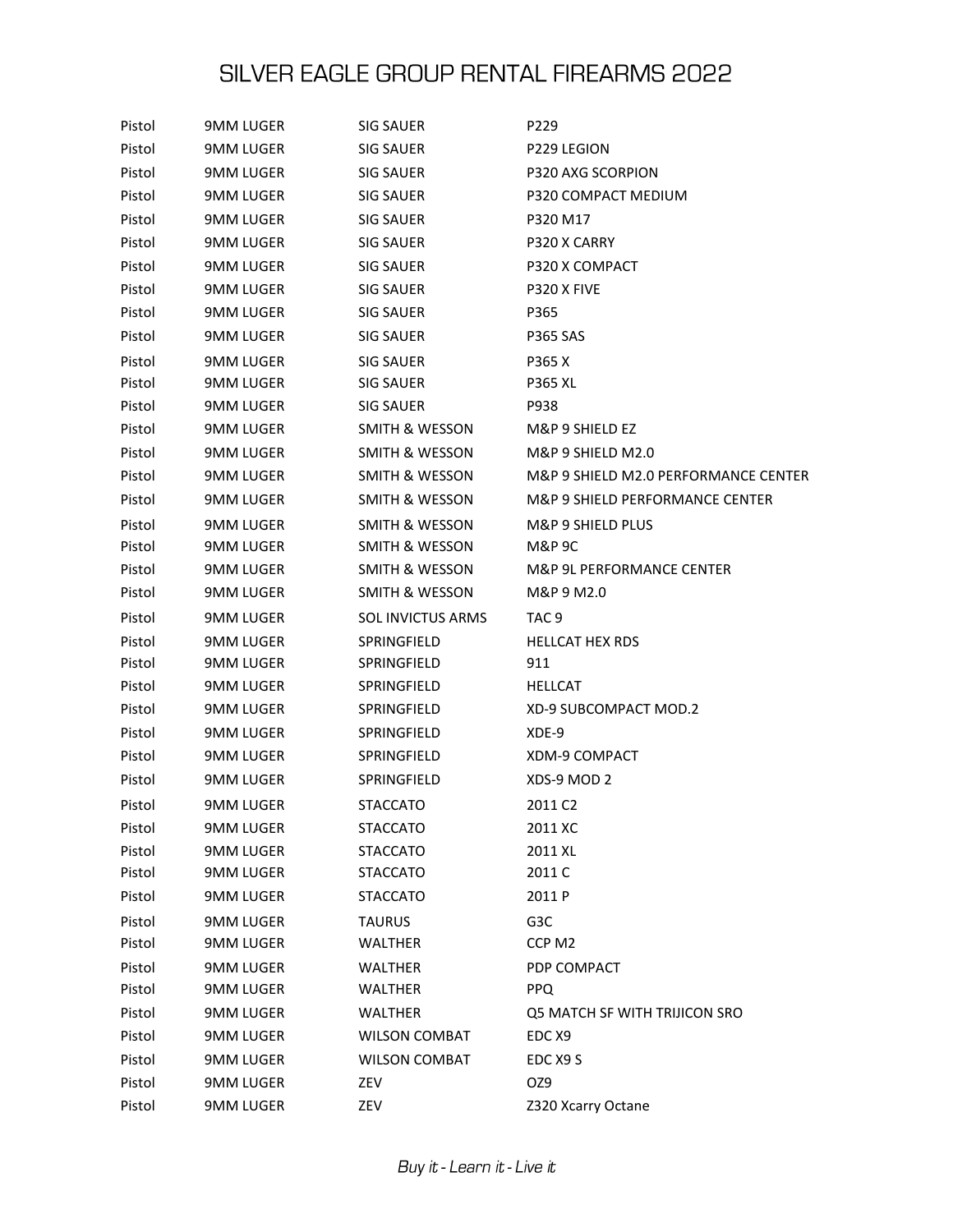| Pistol | 10MM AUTO       | COLT                      | <b>DELTA ELITE</b>         |
|--------|-----------------|---------------------------|----------------------------|
| Pistol | 10MM AUTO       | <b>GLOCK</b>              | 40 GEN 4                   |
| Pistol | 22 LR           | <b>BROWNING</b>           | 1911/22 BLACK LABEL        |
| Pistol | 22 LR           | <b>BROWNING</b>           | <b>BUCK MARK</b>           |
| Pistol | 22 LR           | FN                        | 502 TACTICAL               |
| Pistol | 22 LR           | <b>GLOCK</b>              | 44                         |
| Pistol | 22 LR           | <b>POF</b>                | REBEL 22                   |
| Pistol | 22 LR           | <b>RUGER</b>              | <b>MARK IV</b>             |
| Pistol | 22 LR           | <b>RUGER</b>              | MARK IV LITE               |
| Pistol | 22 LR           | SMITH & WESSON            | M&P 22 COMPACT             |
| Pistol | 22 LR           | <b>SMITH &amp; WESSON</b> | <b>SW22 VICTORY</b>        |
| Pistol | <b>380 AUTO</b> | <b>GLOCK</b>              | 42                         |
| Pistol | <b>380 AUTO</b> | ROCK ISLAND ARMORY        | M1911 A 380 "BABY ROCK"    |
| Pistol | <b>380 AUTO</b> | <b>RUGER</b>              | LCP II                     |
| Pistol | <b>380 AUTO</b> | SIG SAUER                 | P238                       |
| Pistol | <b>380 AUTO</b> | <b>SMITH &amp; WESSON</b> | SHIELD EZ M2.0 TS          |
| Pistol | 380 AUTO        | SPRINGFIELD               | 911                        |
| Pistol | <b>380 AUTO</b> | WALTHER                   | <b>CCP</b>                 |
| Pistol | 40 S&W          | FN                        | <b>FNS-40</b>              |
| Pistol | 40 S&W          | <b>FN</b>                 | <b>FNX-40</b>              |
| Pistol | 40 S&W          | <b>GLOCK</b>              | 22 GEN 4                   |
| Pistol | 40 S&W          | <b>GLOCK</b>              | 23 GEN 3                   |
| Pistol | 40 S&W          | <b>GLOCK</b>              | 27 GEN 3                   |
| Pistol | 40 S&W          | <b>GLOCK</b>              | 35 GEN 4                   |
| Pistol | 40 S&W          | SPRINGFIELD               | XDM-40 COMPACT             |
| Pistol | 45 AUTO         | CZ                        | 97B                        |
| Pistol | 45 AUTO         | FNH USA                   | <b>FNX-45 TACTICAL</b>     |
| Pistol | 45 AUTO         | <b>GLOCK</b>              | 21 GEN 3                   |
| Pistol | 45 AUTO         | <b>GLOCK</b>              | 30S GEN 3                  |
| Pistol | 45 AUTO         | <b>GLOCK</b>              | 36 GEN 3                   |
| Pistol | 45 AUTO         | <b>GLOCK</b>              | 41 GEN 4                   |
| Pistol | 45 AUTO         | <b>HECKLER &amp; KOCH</b> | 45                         |
| Pistol | 45 AUTO         | KIMBER                    | STAINLESS TLE/RL II        |
| Pistol | 45 AUTO         | <b>METRO ARMS CORP.</b>   | AMERICAN CLASSIC COMMANDER |
| Pistol | 45 AUTO         | RUGER                     | SR1911                     |
| Pistol | 45 AUTO         | SIG SAUER                 | 1911 MAX MICHEL            |
| Pistol | 45 AUTO         | SIG SAUER                 | P220 ELITE                 |
| Pistol | 45 AUTO         | SIG SAUER                 | P227                       |
| Pistol | 45 AUTO         | SMITH & WESSON            | M&P 45 COMPACT             |
| Pistol | 45 AUTO         | SMITH & WESSON            | M&P 45 M2.0                |
| Pistol | 45 AUTO         | SMITH & WESSON            | M&P 45 M2.0 SUBCOMPACT     |
| Pistol | 45 AUTO         | SMITH & WESSON            | M&P 45 SHIELD M2.0         |
| Pistol | 45 AUTO         | SMITH & WESSON            | PRO SERIES SW1911          |